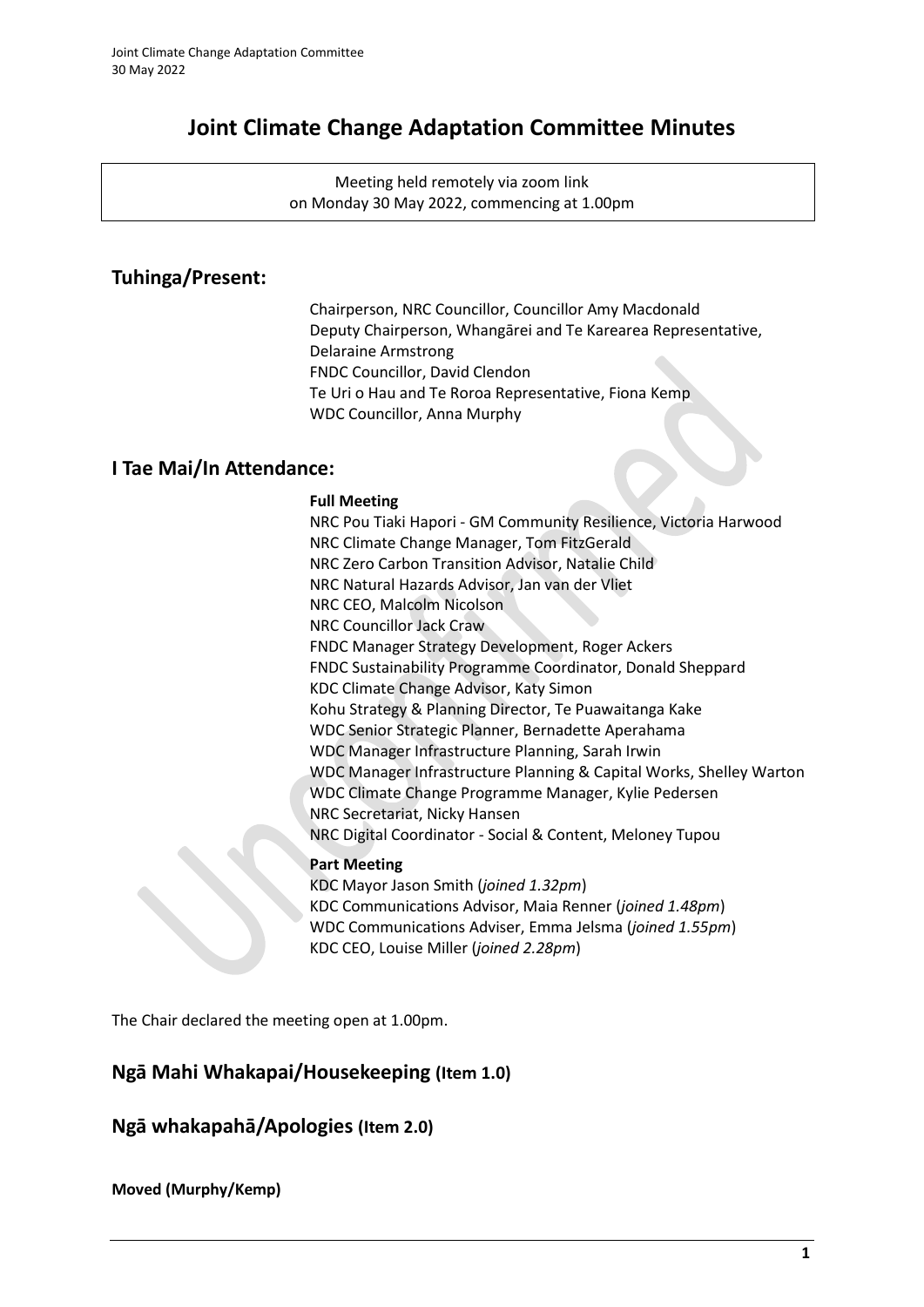That the apologies from FNDC Councillor Kelly Stratford for non-attendance be received.

That the apologies from Iwi representative Snow Tane for non-attendance be received.

That the apologies from NRC Communications Specialist, Mary de Ruyer for non-attendance be received.

### **Carried**

## **Confirmation of Minutes - 7 March 2022 (Item 4.1)**

#### **Report from Nicky Hansen, PA to GM Community Resilience**

### **Ngā mahi tūtohutia / Recommendation**

#### **Moved (Armstrong/Murphy)**

That the minutes of the Joint Climate Change Adaptation Committee meeting held on Monday 7 March 2022, be confirmed as a true and correct record.

**Carried**

### **Receipt of Action Sheet (Item 5.1)**

#### **Report from Nicky Hansen, PA to GM Community Resilience**

#### **Nga mahi tutohutia / Recommendation**

#### **Moved (Kemp/Murphy)**

That the action sheet be received.

**Carried**

## **Councils Adoption of Joint Climate Adaptation Strategy (Item 6.1)**

### **Report from Tom FitzGerald, Climate Change Manager**

### **Ngā mahi tūtohutia / Recommendation**

### **Moved (Macdonald/Murphy)**

That the report 'Councils Adoption of Joint Climate Adaptation Strategy' by Tom FitzGerald, Climate Change Manager and dated 10 May 2022, be received.

**Carried**

*Secretarial note: Attendees shared their thoughts on the huge amount of appreciation to all for effort and input relating to this item.*

## **Te Ao Māori Decision Making Framework Update (Item 6.2)**

**Report from Bernadette Aperahama, WDC – Strategic Planning & Urban Design Manager**

### **Ngā mahi tūtohutia / Recommendation**

**Moved (Kemp/Armstrong)**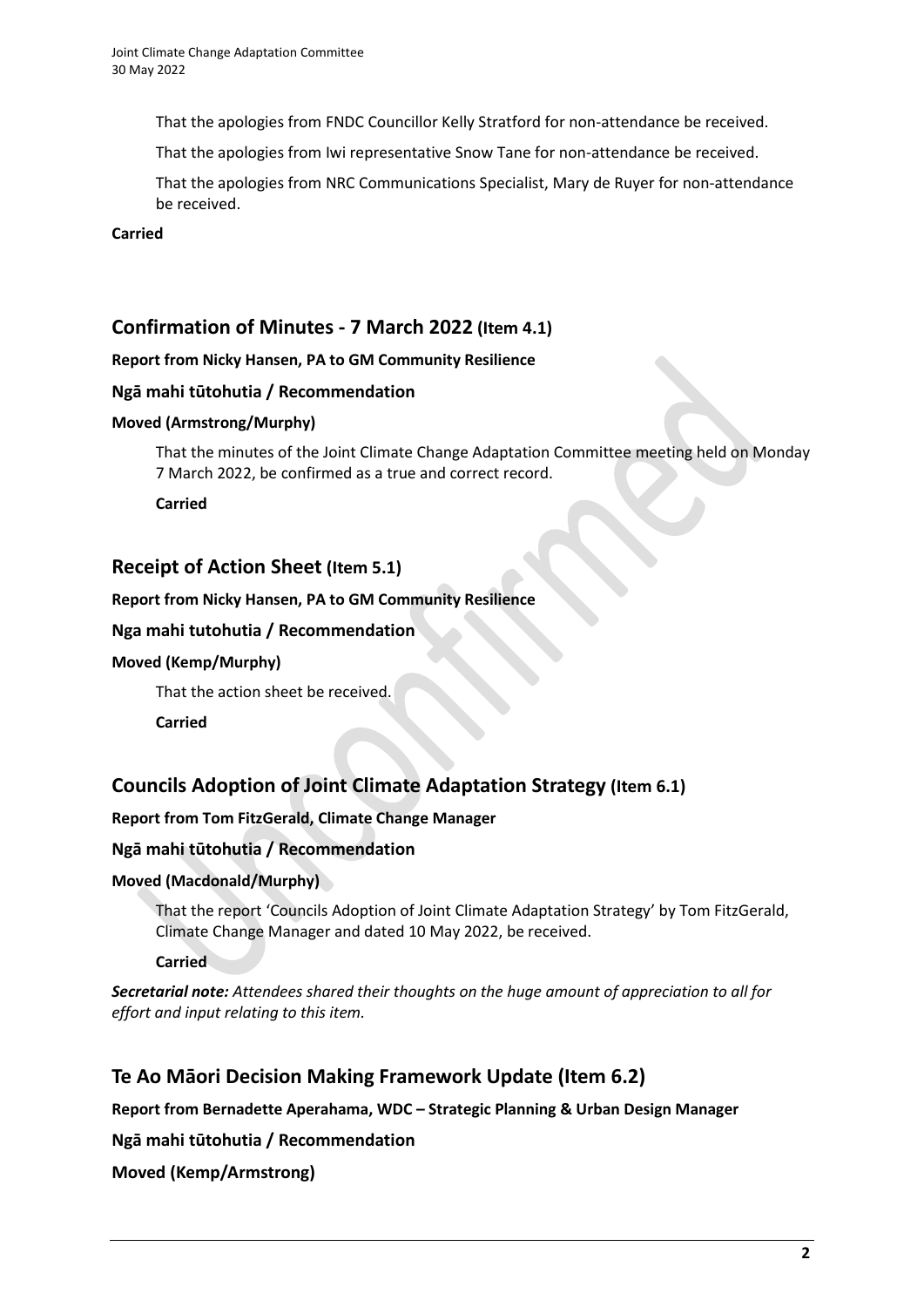That the report 'Te Ao Māori Decision Making Framework Update' by Bernadette Aperahama, Strategic Planning & Urban Design Manager and dated 20 May 2022, be received.

### **Carried**

*Secretarial note: The screen presentation relating to this report will be distributed to JCCAC committee members.*

## **Communications and Engagement Update (Item 6.3)**

**Report from Emma Jelsma, WDC - Communications Adviser**

### **Ngā mahi tūtohutia / Recommendation**

#### **Moved (Armstrong/Kemp)**

That the report 'Communications and Engagement Update' by Emma Jelsma, WDC - Communications Adviser and dated 20 May 2022, be received.

**Carried**

## **National Adaptation Plan Submission (Item 6.4)**

**Report from Katy Simon, KDC - Climate Change Manager**

### **Ngā mahi tūtohutia / Recommendation**

#### **Moved (Macdonald/Armstrong)**

That the report 'National Adaptation Plan Submission' by Katy Simon, KDC - Climate Change Manager and dated 20 May 2022, be received.

**Carried**

## **Submission to the National Adaptation Plan (Item 6.5)**

**Report from Sarah Irwin, WDC - Infrastructure Planning Team Leader; Tom FitzGerald, Climate Change Manager; Katy Simon, KDC - Climate Change Manager; Bernadette Aperahama, WDC - Strategic Planning & Urban Design Manager; Roger Ackers, FNDC - Strategy Development Manager; Catherine Langford, FNDC - Engagement Lead; Emma Jelsma, WDC - Communications Adviser and Jan van der Vliet, Natural Hazards Advisor**

This report provides the final submission into the draft National Adaptation Plan from the Joint Climate Change Adaptation Committee (the JCCAC). Submissions close with the Ministry for the Environment (MfE) on 3 June 2022. The Submission was drafted by staff from across the four (4) councils and was subject to a short but intensive review and feedback period with elected members and Tiriti partners.

### **Ngā mahi tūtohutia/Recommended actions**

#### **Moved (Macdonald/Armstrong)**

1. That the report 'Submission to the National Adaptation Plan' by Sarah Irwin, WDC - Infrastructure Planning Team Leader; Tom FitzGerald, Climate Change Manager; Katy Simon, KDC - Climate Change Manager; Bernadette Aperahama, WDC - Strategic Planning & Urban Design Manager; Roger Ackers, FNDC - Strategy Development Manager; Catherine Langford, FNDC - Engagement Lead; Emma Jelsma, WDC -